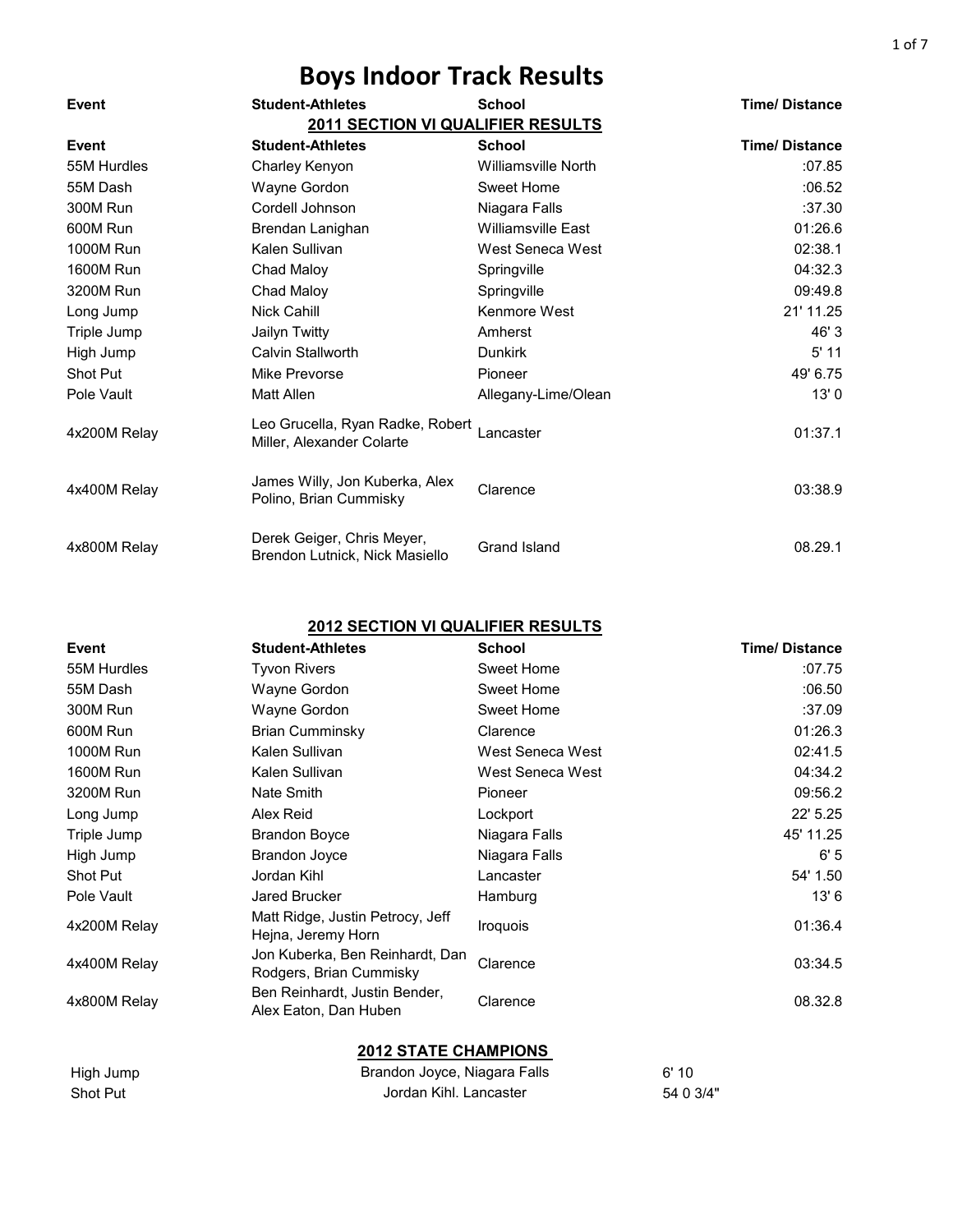| Event            | <b>Student-Athletes</b>                                      | <b>School</b>              | <b>Time/Distance</b> |
|------------------|--------------------------------------------------------------|----------------------------|----------------------|
|                  | <b>2013 SECTION VI QUALIFIER RESULTS</b>                     |                            |                      |
| Event            | <b>Student-Athletes</b>                                      | <b>School</b>              | <b>Time/Distance</b> |
| 55M Hurdles      | Kevin Freedman                                               | <b>Grand Island</b>        | :07.75               |
| 55M Dash         | Andy Smigiera                                                | West Seneca East           | .06.66               |
| 300M Run         | Matt Schaefer                                                | <b>Williamsville North</b> | :37.04               |
| 600M Run         | <b>Ben Reinhart</b>                                          | Clarence                   | 01:25.3              |
| <b>1000M Run</b> | Kalen Sullivan                                               | West Seneca West           | 02:37.6              |
| <b>1600M Run</b> | T.J. Hornberger                                              | Lake Shore                 | 04:24.9              |
| 3200M Run        | T.J. Hornberger                                              | Lake Shore                 | 09:26.5              |
| Long Jump        | Alex Reid                                                    | Lockport                   | 22' 8.75             |
| Triple Jump      | <b>Matt Civilette</b>                                        | Fredonia                   | 42' 2.50             |
| High Jump        | <b>Ted Okon</b>                                              | Clarence                   | 6'2                  |
| Shot Put         | Devon Patterson                                              | <b>Williamsville South</b> | 56' 6.00             |
| Pole Vault       | Gavin DiMaria                                                | Kenmore East               | 14'1                 |
| 4x200M Relay     | Matt Ridge, Jeff Hejna, Jeremy<br>Horn, Justin Petrocy       | Iroquois                   | 01:38.1              |
| 4x400M Relay     | Gregg Hart, James Tobias,<br>Jonathan Rehner, Kalen Sullivan | West Seneca West           | 03:38.7              |
| 4x800M Relay     | Ben Reinhardt, Dan Huben, Justin<br>Richardson, Dan Rogers   | Clarence                   | 08:27.2              |
|                  | <b>2013 STATE CHAMPIONS</b>                                  |                            |                      |
| Event            | <b>Student-Athletes</b>                                      | <b>School</b>              | <b>Time/Distance</b> |
| Shot Put         | Devon Patterson                                              | <b>Williamsville South</b> | 60<br>$\overline{1}$ |
|                  |                                                              |                            |                      |
|                  | <b>2014 SECTION VI QUALIFIER RESULTS</b>                     |                            |                      |
| Event            | <b>Student-Athletes</b>                                      | <b>School</b>              | <b>Time/Distance</b> |
|                  | Michael Jordan-Morris                                        | Amherst                    | .07.97               |
| 55M Hurdles      | Daquane Spikes                                               | <b>Sweet Home</b>          | :08.86               |
|                  | Mike Fuller                                                  | Lancaster                  | :06.53               |
| 55M Dash         | Da'Quon Hollingsworth                                        | Jamestown                  | :06.71               |
|                  | <b>Matt Shatah</b>                                           | <b>Williamsville South</b> | :06.87               |
|                  | Matt Schaefer                                                | <b>Williamsville North</b> | :36.92               |
| 300M Run         | George Ryan                                                  | Iroquois                   | :37.49               |
|                  | Jack Behlmaier                                               | Cheektowaga                | 01:28.2              |
| 600M Run         | Chris Dabney                                                 | <b>Sweet Home</b>          | 01:34.1              |
|                  | TJ Hornberger                                                | Lake Shore                 | 02:32.6              |
| <b>1000M Run</b> | <b>Steven Neumaier</b>                                       | Lancaster                  | 02:42.2              |
|                  | T.J. Hornberger                                              | Lake Shore                 | 04:19.6              |
| <b>1600M Run</b> | Tim Whelan                                                   | Cheektowaga                | 04:25.8              |
|                  | Dan Huben                                                    | Clarence                   | 09.30.6              |
| 3200M Run        | Anthony Hawthrone                                            | Niagara Falls              | 09.53.5              |
|                  | Dawan Jones                                                  | Tapestry                   | 21' 10.50            |
| Long Jump        | Gregg Hart                                                   | West Seneca West           | 21' 08.00            |
|                  | Dawan Jones                                                  | Tapestry                   | 44' 2.50             |
| Triple Jump      | <b>Matt Civilette</b>                                        | Fredonia                   | 42' 1.50             |
| High Jump        | Ted Okon                                                     | Clarence                   | 6'7                  |
|                  | Devon Patterson                                              | Williamsville South        | 62' 9.75             |
| Shot Put         | <b>Tony DeYoung</b>                                          | Lancaster                  | 58'0.00              |
|                  | Dawson Hillis                                                | <b>Orchard Park</b>        | 55' 8.50             |
| Pole Vault       | <b>Trevor Koch</b>                                           | Frontier                   | 13'6                 |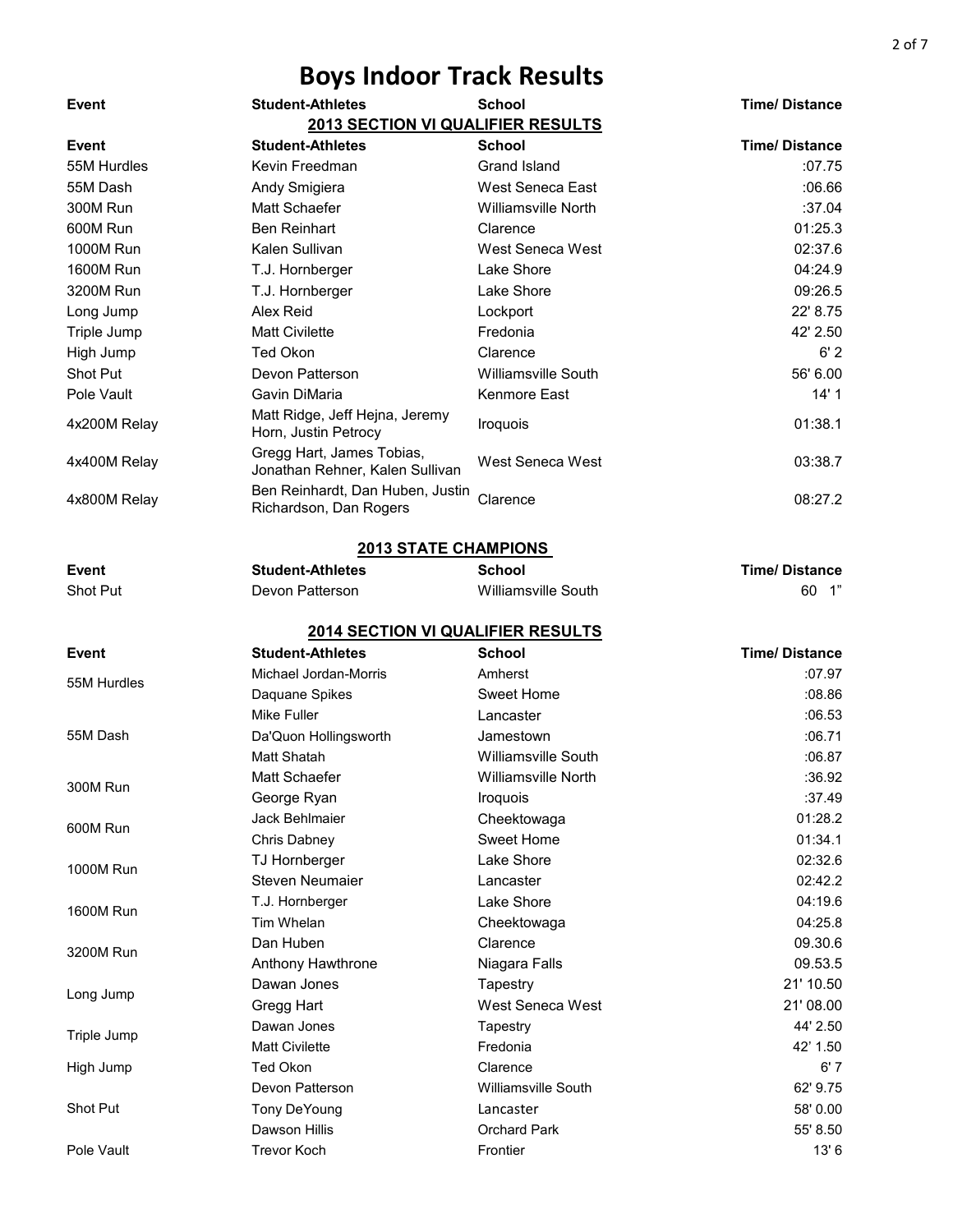| Event            | <b>Student-Athletes</b>                                            | <b>School</b>  | <b>Time/Distance</b> |
|------------------|--------------------------------------------------------------------|----------------|----------------------|
|                  | 2015 SECTION VI QUALIFIER RESULTS                                  |                |                      |
| Event            | <b>Student-Athletes</b>                                            | <b>School</b>  | <b>Time/Distance</b> |
| 55M Hurdles      | Jeffery Menyah                                                     | Niagara Falls  | :07.97               |
| 55M Dash         | Stephen George                                                     | Lancaster      | :06.67               |
| 300M Run         | Jose Morales                                                       | <b>Dunkirk</b> | :36.36               |
| 600M Run         | Anthony Hawthorne                                                  | Niagara Falls  | 01:22.3              |
| <b>1000M Run</b> | Steven Neumaier                                                    | Lancaster      | 02:36.6              |
| <b>1600M Run</b> | Mitchell Daddario                                                  | Sweet Home     | 04:25.7              |
| 3200M Run        | <b>Peter Rindfuss</b>                                              | Hamburg        | 09:38.5              |
| Long Jump        | Nick Serafin                                                       | Depew          | $21'$ 1.75           |
| Triple Jump      | <b>Tyler Summage</b>                                               | Cheektowaga    | 43' 7.75             |
| High Jump        | Nick Serafin                                                       | Depew          | 6'3                  |
| Shot Put         | Roman Greco                                                        | Pioneer/ALS    | 53' 7.75             |
| Pole Vault       | <b>Trevor Koch</b>                                                 | Frontier       | 14'0                 |
| 4x200M Relay     | Jesse Kucewicz, Connor Fukker,<br>Stephen George, Walter Hoag      | Lancaster      | 01:34.1              |
| 4x400M Relay     | Dilon Waldin, Anthony Hawthorne,<br>Anthony Kahley, Jeffrey Menyah | Niagara Falls  | 03:32.8              |
| 4x800M Relay     | Mitchell Daddario, Will Schultz,<br>Chris Nowak, Matt Penberthy    | Sweet Home     | 08:25.0              |
|                  | <b>2016 SECTION VI QUALIFIER RESULTS</b>                           |                |                      |
| Event            | <b>Student-Athletes</b>                                            | <b>School</b>  | <b>Time/Distance</b> |

| ᄂ᠈ငப         | omacultanicles                                    | וטטווטט              | <b>THIS DISTRITE</b> |
|--------------|---------------------------------------------------|----------------------|----------------------|
| 55M Hurdles  | Roshain Wallace                                   | Niagara Falls        | 7.98                 |
| 55M Dash     | <b>Tyler Summage</b>                              | Cheektowaga          | 6.6                  |
| 300M Run     | Cody Sikora                                       | North Tonawanda      | 35.21                |
| 600M Run     | Joseph Frailey                                    | Grand Island         | 1:22.06              |
| 1000M Run    | <b>Steve Neumaier</b>                             | Lancaster            | 2:32.93              |
| 1600M Run    | Owen Barber                                       | Pioneer/All-Lime     | 4:32.26              |
| 3200M Run    | Matt Mercer                                       | <b>Orchard Park</b>  | 9:29.77              |
| Long Jump    | Jacob Valley                                      | Lancaster            | 22'4"                |
| Triple Jump  | Tyler Summage                                     | Cheektowaga          | 43'9"                |
| High Jump    | <b>Taul Tariq</b>                                 | Niagara Falls        | 6'2''                |
| Shot Put     | Colin Blair                                       | Lancaster            | 60'3"                |
| Pole Vault   | Chris Beckley                                     | Lake Shore           | 12'6"                |
|              | Tariq Taul, Roshain Wallace,                      |                      |                      |
| 4x200M Relay | Rodney Barnes-Staley, Isiah Billips Niagara Falls |                      | 1:32.51              |
|              | Lucas Hallick, Chris Michalski, Julio             |                      |                      |
| 4x400M Relay | Cheverez, Jose Morales                            | Dunkirk/Silver Creek | 3:30.81              |
|              | Brad Bedell, Matt Skakal, Andrew                  |                      |                      |
| 4x800M Relay | Rogalski, Steve Neumaier                          | Lancaster            | 8:09.13              |
| Weight Throw | Colin Blair                                       | Lancaster            | 63' 0 1/4"           |
|              |                                                   |                      |                      |

| <b>Event</b> | <b>Student-Athlete</b> | School    | <b>Time/Distance</b> |
|--------------|------------------------|-----------|----------------------|
| 1000 M       | Steve Neumaier         | Lancaster | 2:29.48              |
| Shot Put     | Colin Blair            | Lancaster | 60'4"                |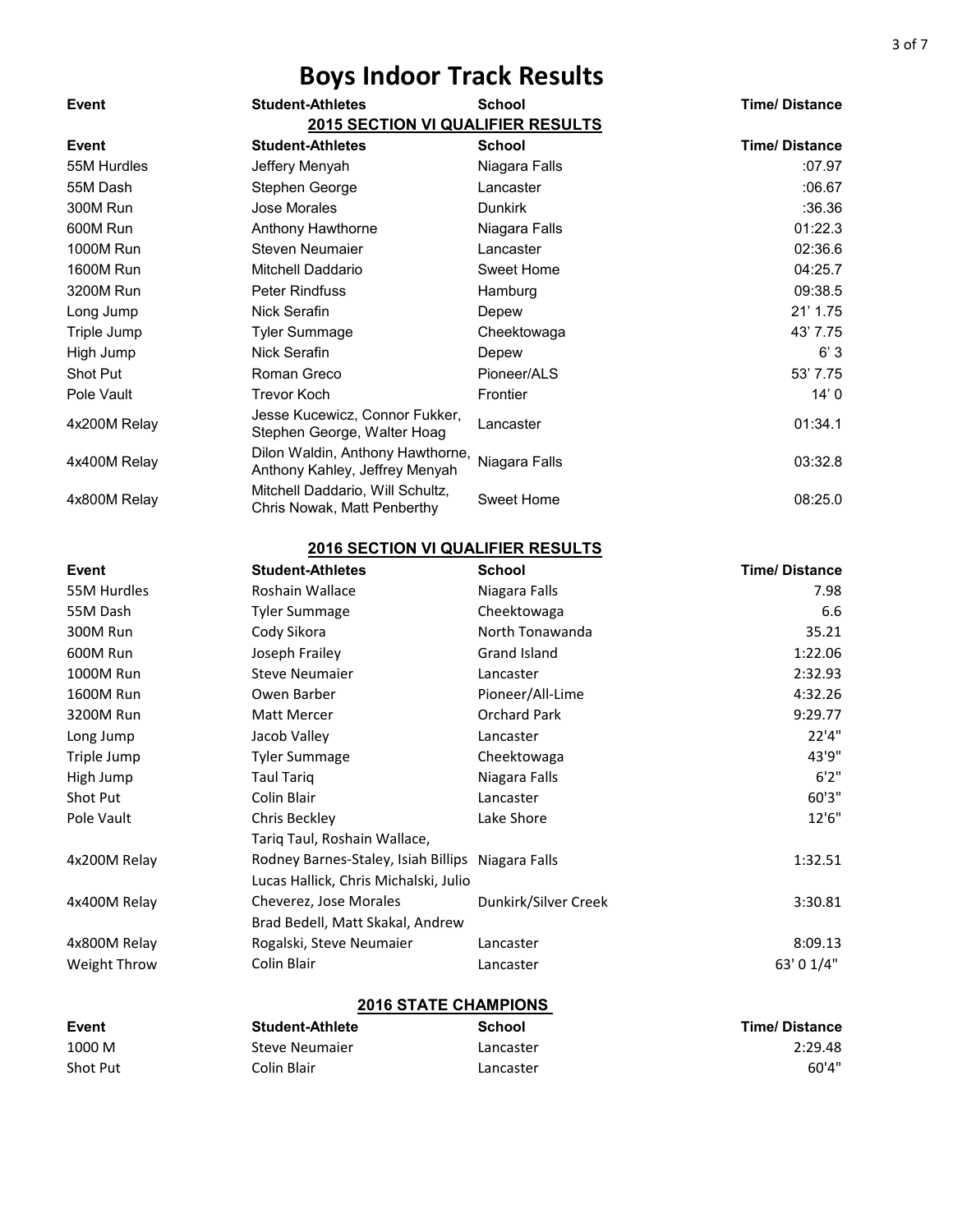|                     | <b>Boys Indoor Track Results</b>                                                            |                         |                      |
|---------------------|---------------------------------------------------------------------------------------------|-------------------------|----------------------|
| Event               | <b>Student-Athletes</b><br>2017 SECTION VI QUALIFIER RESULTS                                | <b>School</b>           | <b>Time/Distance</b> |
| Event               | <b>Student-Athletes</b>                                                                     | <b>School</b>           | <b>Time/Distance</b> |
|                     | <b>Boys/school</b>                                                                          |                         | <b>Time</b>          |
| 55M Hurdles         | Roshain Wallace                                                                             | Niagara Falls           | 7.92                 |
| 55M Dash            | Antonio Antonov                                                                             | Depew                   | 6.64                 |
| 300M Run            | Eric Johnson                                                                                | <b>Sweet Home</b>       | 35.29                |
| 600M Run            | <b>Treston White</b>                                                                        | Lockport                | 01:22.6              |
| <b>1000M Run</b>    | <b>Chris Nowak</b>                                                                          | <b>Sweet Home</b>       | 02:30.1              |
| 1600/1500M Run      | Cal Puskar                                                                                  | <b>Orchard Park</b>     | 04:26.0              |
| 3200/3000M Run      | <b>Grey Conover</b>                                                                         | Grey Conover - Clarence | 09:45.2              |
| Long Jump           | <b>Rodney Barnes</b>                                                                        | Niagara Falls           | 22' 7 1/2            |
| Triple Jump         | <b>Nathaniel Davis</b>                                                                      | <b>Sweet Home</b>       | 44'7"                |
| High Jump           | <b>Taul Tariq</b>                                                                           | Niagara Falls           | 6'0''                |
| Shot Put            | Paul Kemsley                                                                                | Lancaster               | 56' 1 1/4"           |
| Pole Vault          | Anton Kunnas                                                                                | North Tonawanda         | 14' 9"               |
| 4x200M Relay        | <b>Tarig Taul</b><br>Roshain Wallace<br>Christian Meranto<br>Rodney Barnes - Niagara Falls  | Niagara Falls           | 01:31.2              |
| 4x400M Relay        | Eric Johnson<br><b>Chris Nowak</b><br><b>Kyle Durwald</b><br>Nathaniel Davis - Sweet Home   | Sweet Home              | 03:29.9              |
| 4x800M Relay        | Cal Puskar<br><b>Michael Totaro</b><br><b>Tom Flannery</b><br>William Graves - Orchard Park | <b>Orchard Park</b>     | 08:21.0              |
| 1500M Race-walk     |                                                                                             |                         |                      |
| <b>Weight Throw</b> | Caleb Nickens - Sweet Home                                                                  | <b>Sweet Home</b>       | 62 0 3/4"            |

| <b>Event</b>      | <b>Student-Athlete</b> | <b>School</b>          | <b>Time/Distance</b> |
|-------------------|------------------------|------------------------|----------------------|
| <b>600 M Run</b>  | Treston White          | Lockport               | 01:21.2              |
| <b>Pole Vault</b> | <b>Aunton Kunnes</b>   | <b>North Tonawanda</b> | 15' 6"               |
| 4x200 M Relay     | <b>Tarig Taul</b>      | Niagara Falls          | 1:29.59              |
|                   | Roshain Wallace        |                        |                      |
|                   | Christian Meranto      |                        |                      |
|                   | Rodney Barnes          |                        |                      |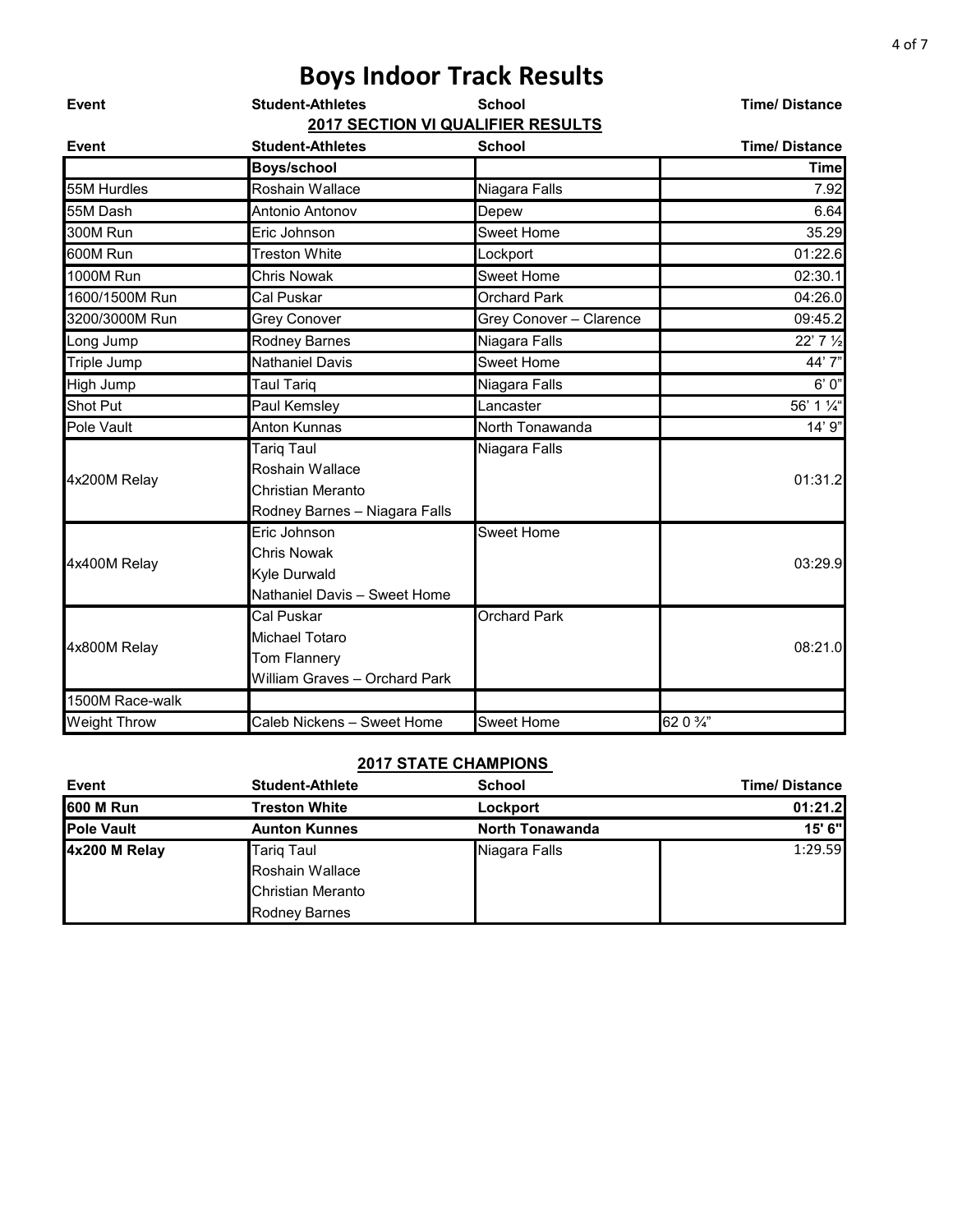| Event               | <b>Student-Athletes</b>    | <b>School</b>                     | <b>Time/Distance</b> |
|---------------------|----------------------------|-----------------------------------|----------------------|
|                     |                            | 2018 SECTION VI QUALIFIER RESULTS |                      |
| Event               | <b>Student-Athletes</b>    | <b>School</b>                     | <b>Time/Distance</b> |
|                     | <b>Boys/school</b>         |                                   | <b>Time</b>          |
| 55M Hurdles         | <b>Anthony Williams</b>    | <b>Sweet Home</b>                 | 6.6                  |
| 55M Dash            | <b>Andrew Reichert</b>     | Cheektowaga                       | 8.11                 |
| 300M Run            | Elijah Kerner              | Lancaster                         | 36.14                |
| 600M Run            | Nick Abdo                  | Springville/West Valley           | 01:24.6              |
| 1000M Run           | Cal Puskar                 | <b>Orchard Park</b>               | 02:35.2              |
| 1600/1500M Run      | Cal Puskar                 | <b>Orchard Park</b>               | 04:33.2              |
| 3200/3000M Run      | lan Russ                   | Holland/EA                        | 09:39.5              |
| Long Jump           | <b>Nathaniel Davis</b>     | <b>Sweet Home</b>                 | $23' 8\frac{1}{2}$   |
| Triple Jump         | Kaleb Luton                | <b>Sweet Home</b>                 | 44'2"                |
| High Jump           | Jake Kaminski              | Cheektowaga                       | 6'0"                 |
| <b>Shot Put</b>     | Jon Surdej                 | Lancaster                         | 58' 2"               |
| Pole Vault          | <b>Andrew Reichert</b>     | Cheektowaga                       | 12' 6"               |
| 4x200M Relay        | <b>Anthony Williams</b>    | <b>Sweet Home</b>                 | 01:33.4              |
|                     | Eric Johnson               |                                   |                      |
|                     | <b>Tommy Rivera</b>        |                                   |                      |
|                     | <b>Nathaniel David</b>     |                                   |                      |
| 4x400M Relay        | Griffin Venditti           | Lancaster                         | 03:31.6              |
|                     | Derek Walter               |                                   |                      |
|                     | <b>Matt Skakal</b>         |                                   |                      |
|                     | Jared Rogalski             |                                   |                      |
|                     | Grady Regan                | Holland/EA                        |                      |
|                     | Jack Watson                |                                   | 08:21.7              |
| 4x800M Relay        | <b>Parker Tent</b>         |                                   |                      |
|                     | lan Russ                   |                                   |                      |
| 1500M Race-walk     |                            |                                   |                      |
| <b>Weight Throw</b> | Caleb Nickens - Sweet Home | <b>Sweet Home</b>                 | 64 7 1/2"            |

| <b>Event</b>    | <b>Student-Athlete</b> | School                | <b>Time/Distance</b> |
|-----------------|------------------------|-----------------------|----------------------|
| <b>Shot Put</b> | Jon Surdej             | <sub>–</sub> ancaster | 58'10 3/4            |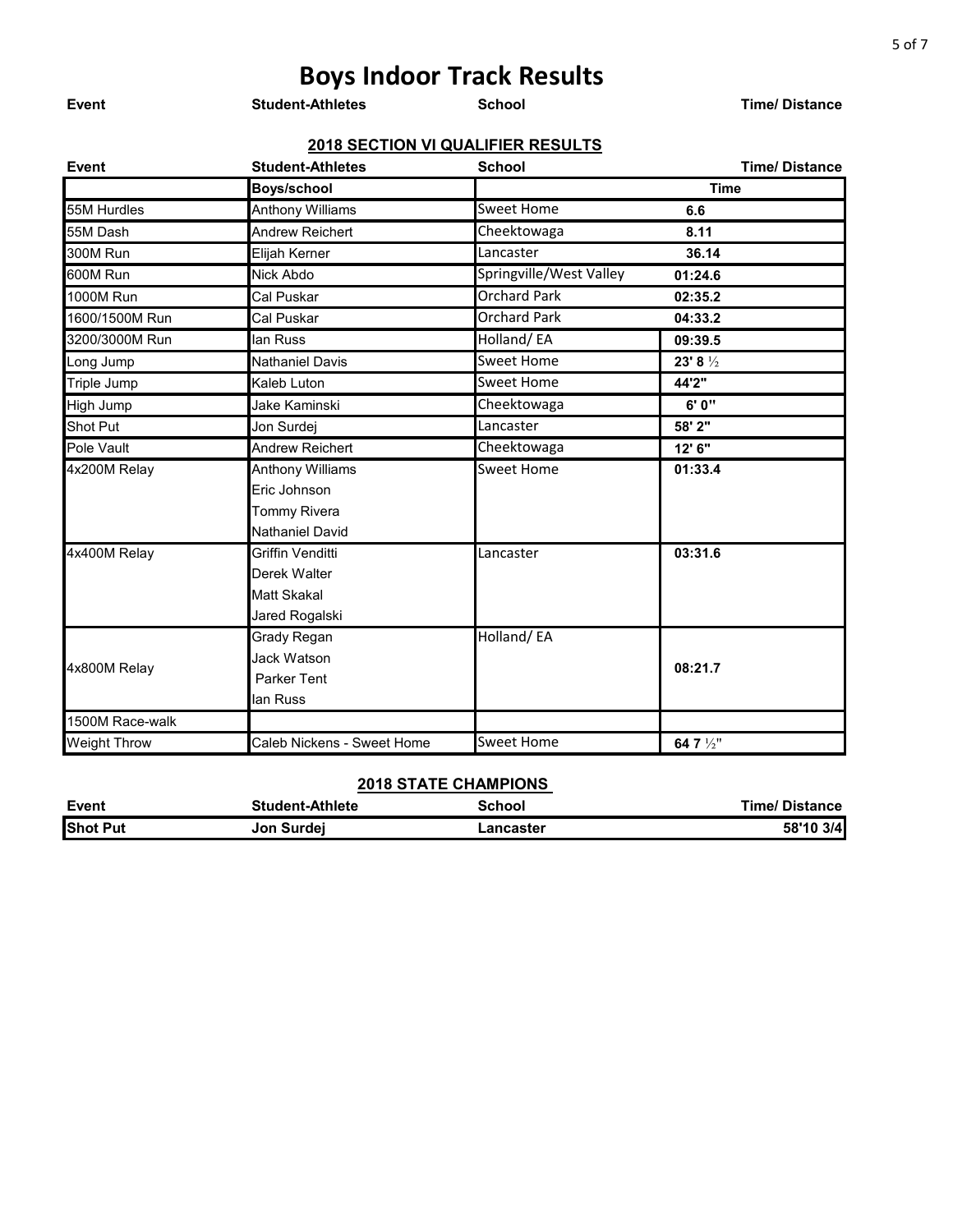|                     |                         | <b>Boys Indoor Track Results</b>  |                      |
|---------------------|-------------------------|-----------------------------------|----------------------|
| Event               | <b>Student-Athletes</b> | <b>School</b>                     | <b>Time/Distance</b> |
|                     |                         | 2019 SECTION VI QUALIFIER RESULTS |                      |
| <b>Event</b>        | <b>Student-Athletes</b> | <b>School</b>                     | <b>Time/Distance</b> |
|                     | <b>Boys/school</b>      |                                   |                      |
| 55M Hurdles         | Michael Wolfgang        | All-Lime/Olean/Frklv/Prtv         | 7.8                  |
| 55M Dash            | Abraham Averhart        | Niagara Falls                     | 6.59                 |
| 300M Run            | Elijah Kerner           | Lancaster                         | 35.94                |
| 600M Run            | Joshua Peron            | Frontier                          | 01:23.8              |
| <b>1000M Run</b>    | Vincent Pagliaccio      | West Seneca East                  | 02:38.2              |
| 1600/1500M Run      | <b>Biran Gleason</b>    | Fronier                           | 04:29.2              |
| 3200/3000M Run      | Arrnani, Merlino        | Lancaster                         | 09:47.0              |
| Long Jump           | <b>William Simson</b>   | Amherst                           | 22' 0 %              |
| Triple Jump         | Kaleb Luton             | <b>Sweet Home</b>                 | 44' 10 %             |
| High Jump           | Jake Kaminski           | Cheektowaga                       | 6'2"                 |
| Shot Put            | Jon Surdej              | Lancaster                         | 61' 9"               |
| Pole Vault          | Chris Kaszynski         | Kenmore West                      | 13' 6"               |
| 4x200M Relay        | Elijah Kerner           | Lancaster                         | 01:34.0              |
|                     | <b>Nick Cimino</b>      |                                   |                      |
|                     | Cooper Zak              |                                   |                      |
|                     | Derek Walter            |                                   |                      |
| 4x400M Relay        | <b>Brad Beemer</b>      | All-Lime/Olean/Frkly/Prty         | 03:35.2              |
|                     | James Daley             |                                   |                      |
|                     | Liam Coulter            |                                   |                      |
|                     | Michael Wolfgang        |                                   |                      |
| 4x800M Relay        | <b>Brian Gleason</b>    | Frontier                          | 08:17.0              |
|                     | Connor O'Brien          |                                   |                      |
|                     | Preston Bova            |                                   |                      |
|                     | Joshua Peron            | Frontier                          |                      |
| 1500M Race-walk     |                         |                                   |                      |
| <b>Weight Throw</b> | Jayden DuBard           | Cheektowaga                       | 62 9 %"              |

| Event               | <b>Student-Athlete</b>  | School    | <b>Time/Distancel</b> |
|---------------------|-------------------------|-----------|-----------------------|
| <b>Shot Put</b>     | Jon Surdej              | Lancaster | 61' 2"                |
| <b>Weight Throw</b> | <b>Andy Pietrantoni</b> | Lancaster | 67'5"l                |